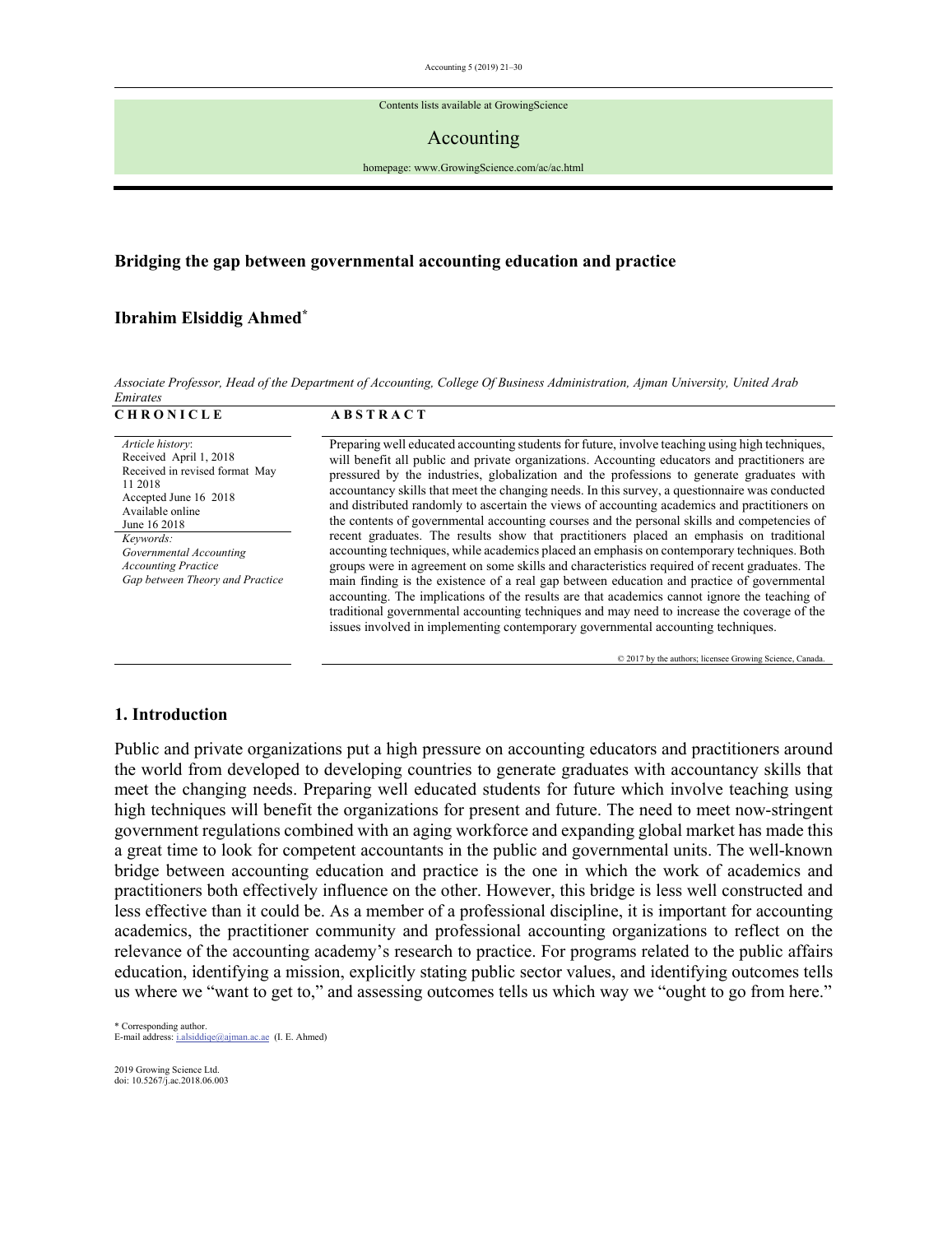The forces driving the change in the philosophy underlying the accreditation process were not internal to the field. Now our focus is to apply what we teach in all accounting courses. Accounting leaders and practicing accountants believe that accounting education, as currently structured, is outdated, broken, and in need of significant modification. The status quo of accounting education looks bleak. At best, educators may be able to avoid changes as long as the economy stays strong and university budgets remain healthy. However, this indecision will result in a downward spiral beginning with fewer qualified students, reduced budgets, and decreasing faculty positions and eventually leading to the elimination of some accounting programs. Department chairs responded that budget and faculty allocations at their colleges are based on the number of students enrolled a criterion that does not contribute well to an education program experiencing declining enrollment.

Academicians have not considered the governmental accounting curriculum for debate but practitioners faced a knowledge gap when they come to practice governmental accounting. Our objective is to investigate whether a gap exists between the theory and the practice. An early US study (Deakin  $\&$ Summers 1975) surveyed practitioners to determine what management accounting topics they thought were useful. Knight and Zook (1982) reported in their study of CPAs' and controllers' ratings of management and financial accounting topics that the two groups differed in their emphasis on the list of topics. Their study provided further insights into the topics that have the greatest relevance for management or financial accounting. Scapens (1983) focused on the "gap between theory and practice" in management accounting and created sophisticated mathematical techniques appearing in textbooks as having limited adoption in practice. Practitioners, he argued, must be able to see the relevance and understand the results of academic research. He believed that more studies that are academic must be conducted on management accounting in practice in order to be relevant to practitioners.

This paper is organized as follows: section one is an introduction; section two, three, and four present the problem, objectives, and literature respectively; section five covers the methodology, and data collection; section six presents the analysis and findings, and section seven provides a conclusion of the study.

# **2. The Statement of the Problem**

Based on our survey of previous studies, we can generalize that little development had occurred in governmental accounting techniques since the mid-1980s. The reliance of governmental accounting academics on findings based on economic models rather than examples from 'real' organizations, has contributed to a gap between academia and practice. When researchers get involved with 'real' organizations, they will be credited with several innovations in management accounting. Existence of a possible 'gap' in governmental accounting between theory and practice may indicate that academics are not teaching the latest techniques or are not teaching the traditional methods still in use. The identification of the existence of a 'gap' may assist practitioners and academics in determining the nature of that gap and how to close it.

# **3. The Objectives**

This paper aims are twofold: first, to identify whether or not a gap exists between governmental accounting education and practice by evaluating the perceptions of academics and practitioners as to what is important in governmental accounting courses, and secondly, to identify the skills that practitioners and academics consider are important for recent graduates.

There is a literature gap as very few studies have been carried out about accounting education in the Gulf Countries or the region and no study investigated the gap between theory and practice of governmental accounting in the UAE.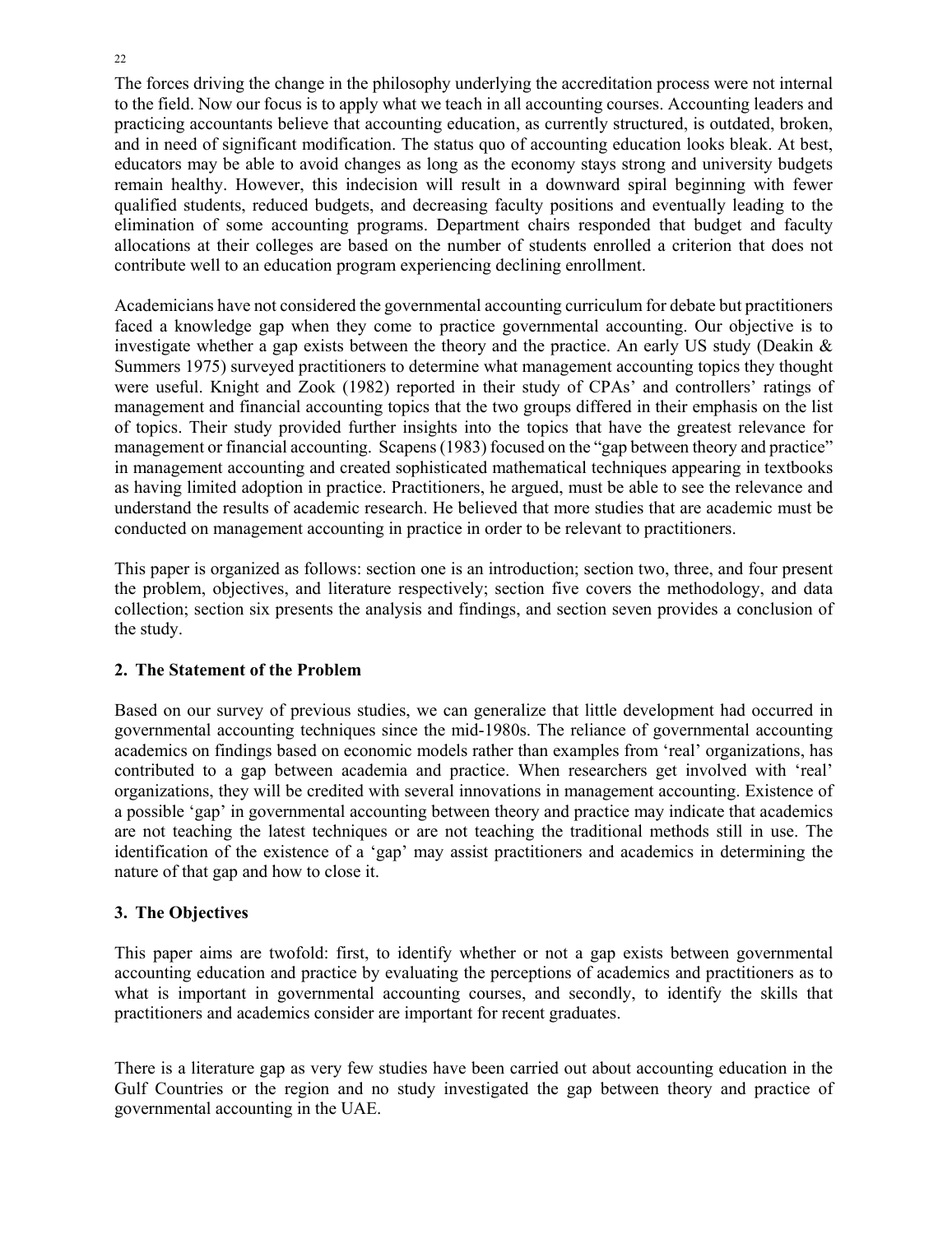### **4. Literature Review**

Chikwendu (2013) defined education as "the total process of human learning by which knowledge is imparted, facilities trained and skills developed". A more informative accounting system performs two functions: it supplies comprehensive and reliable information on public finance, and it provides a basis for improved financial control of government activities. According to Norman-Major (2011, 2012) Learning outcomes or competencies are "statements regarding skills, knowledge, and values or attitudes that students should possess after completing a program". Subsequent stages of the process data collection, data analysis, and use of the findings from the analysis to guide program improvements are all predicated on a clearly defined competency.

Faculty, students, alumni, and advisory board members provide information used to guide the program. The assessments tools applied by UAE academic institutions have led to changes in the curriculum, assignments, and general orientation. These changes have been derived directly from our iterative efforts with course embedded assessment to align the curriculum with learning goals and competencies. The use of competencies as a foundation for curriculum development is well supported in the literature, but challenges associated with real or perceived resource constraints and the selection and development of competency models confronts programs as they seek to meet the new standards (Getha-Taylor et al., 2013). Because a robust competency model can help to align practice and academic priorities, programs in public and business administration are working to develop and adopt such models, along with program specific competencies, curricula, and courses. Conceptually, competency-based programs provide students with the knowledge, skills, and attitudes necessary for successful careers.

Carrizales (2010) posits, "Working with communities has critical benefits that should first be explored in academia". The incorporation of community into classroom learning works to make connections between theory and practice. Furthermore, it serves as a critical introduction to diverse populations; but more importantly, it is an introduction to the practice of working with the community. According to Lightweis (2014) "the problem is accounting courses are taught by lecture and through the which learning activities challenge students to understand what lies ahead in the accounting profession".

Although diversity, social equity, and cultural competence are intermingled and overlapping, they represent separate ideologies and meanings. Diversity refers to personal primary and secondary characteristics that often represent the demographic changes occurring in the United States population—evidenced by increasing numbers of Asian, African American, and Latino populations (Riccucci, 2012). Beginning in 1979, the National Council on Governmental Accounting (NCGA) issued a series of statements to improve financial reporting standards and to make the annual report (the complete annual report to be called the Comprehensive Annual Financial Report or CAFR) more comprehensive and somewhat ''user friendly'' (Giroux et al., 1995; Douglas, 1995).

In 1984, the GASB was established under the Financial Accounting Foundation (FAF) with a structure similar to the Financial Accounting Standards Board (FASB). The GASB was built on the framework of the NCGA statements and issued 38 GASB statements by the end of 2001, as well as interpretations, technical bulletins and concept statements. The GASB has given the concept of governmental GAAP more prestige and authority (Freeman & Shoulders, 1999).

The accountancy staffs of some countries are dominated by individuals trained in private or public sector accounting, while in others the positions are occupied by non-specialists, that is, not professional accountants or auditors, who learn specific accounting techniques on the job.

Tilt (2010) captured the 'schism' between the interests of academics and the interests of practitioners in the following comments: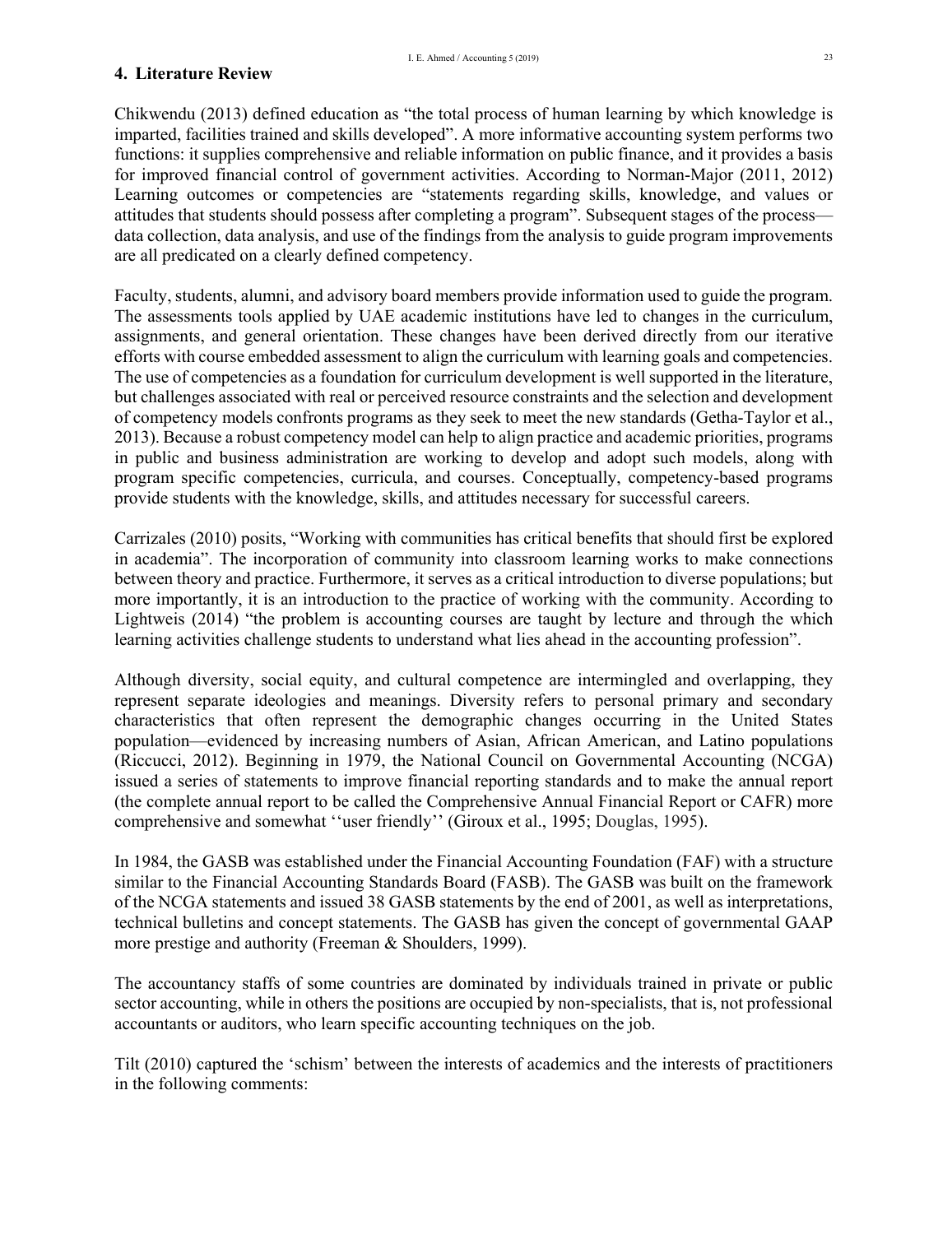• Academics are considered elitists as they speak with their own jargon; they use complex mathematical formula; they shut out potential practitioner readers by doing this; the aim of the game is to publish at all costs, not to disseminate knowledge or improve practice (Baxter, 1988).

• Practitioners are seen as not being interested in any challenge or debate or threat to the status quo; they are reluctant to disclose their data, so they want us to help them but they won't let us into their firms (Bricker & Previts, 1990).

• Practitioners often regard jargon as pretentious whereas academics suggest that when you have new ideas, new terminology appears; mathematical formulae are really useful because they are a form of shorthand and help clarity of thought (Baxter, 1988; Bricker & Previts, 1990; Leisenring & Johnson, 1994).

Reck et al. (2013) discussed the future for governmental accounting education and concluded that governmental accounting educators are well positioned to contribute to achieving the recently released recommendations of the practitioners. Accounting programs are consequently experiencing dramatic decreases in student enrollments. Moreover, many practicing accountants and educators say that they would not choose an accounting education if given the chance to do it again. This indicates a serious problem at the profession's most vulnerable point: the quality of its professionals.

The lack of certain general skills in the accounting field may create implementation barriers which cannot be eliminated in the short term and which may in certain circumstances mean that attempts to introduce more informative accounting will fail. This danger exists, for example, when accountancy techniques must be fundamentally altered in connection with the introduction of new accounting concepts (e.g. double-entry bookkeeping) and the accountancy staff lack the knowledge needed for the implementation of such new techniques. The decentralization of responsibility for changes of accounting practices in the government seems to be an important organizational implementation barrier. In a government with several organizational units exercising responsibility for the development of accounting procedures, there exists the risk that strongly diversified—and non-uniform—accounting systems will develop. Furthermore, those organizational units may have different ideas of what and how to change and thus get into conflict with each other.

Three major developments have altered the business environment (as traditionally conveyed by accounting educators to students) and the nature of the professional activities of accountants: technology, globalization, and investor power in the capital markets. Although familiar enough to merit lip service from educators, these developments have not been systematically integrated into accounting programs. Technology has made information preparation and dissemination a quick, easy, and inexpensive process. Yet, most accounting courses focus on the preparation of financial data rather than on its use. Because preparation is increasingly inexpensive and achieved as a by-product of an operating activity, those trained solely for data preparation must expect to command less value in the economy. Attracting more students to the accounting profession depends on substantive changes to the current educational model. Within that model, a number of areas need to be addressed, including closer examination of course content and curricula, pedagogy, technology, faculty development and reward systems, and strategic direction. Course content and curricula, whereas faculty interests currently shape accounting courses, the curricula should be determined by the demands of the market. Consequently, accounting classes often are narrow in scope and irrelevant. Accounting education does not expose students to concepts like globalization, technology, and ethics. Pedagogy, the educational model does not prepare students for the dynamic business world they will encounter upon graduation. Conventional teaching methods thwart students' ability to learn real-world skills. Additionally, students spend too much time listening to lectures and not enough time engaged in activities that develop business skills and knowledge.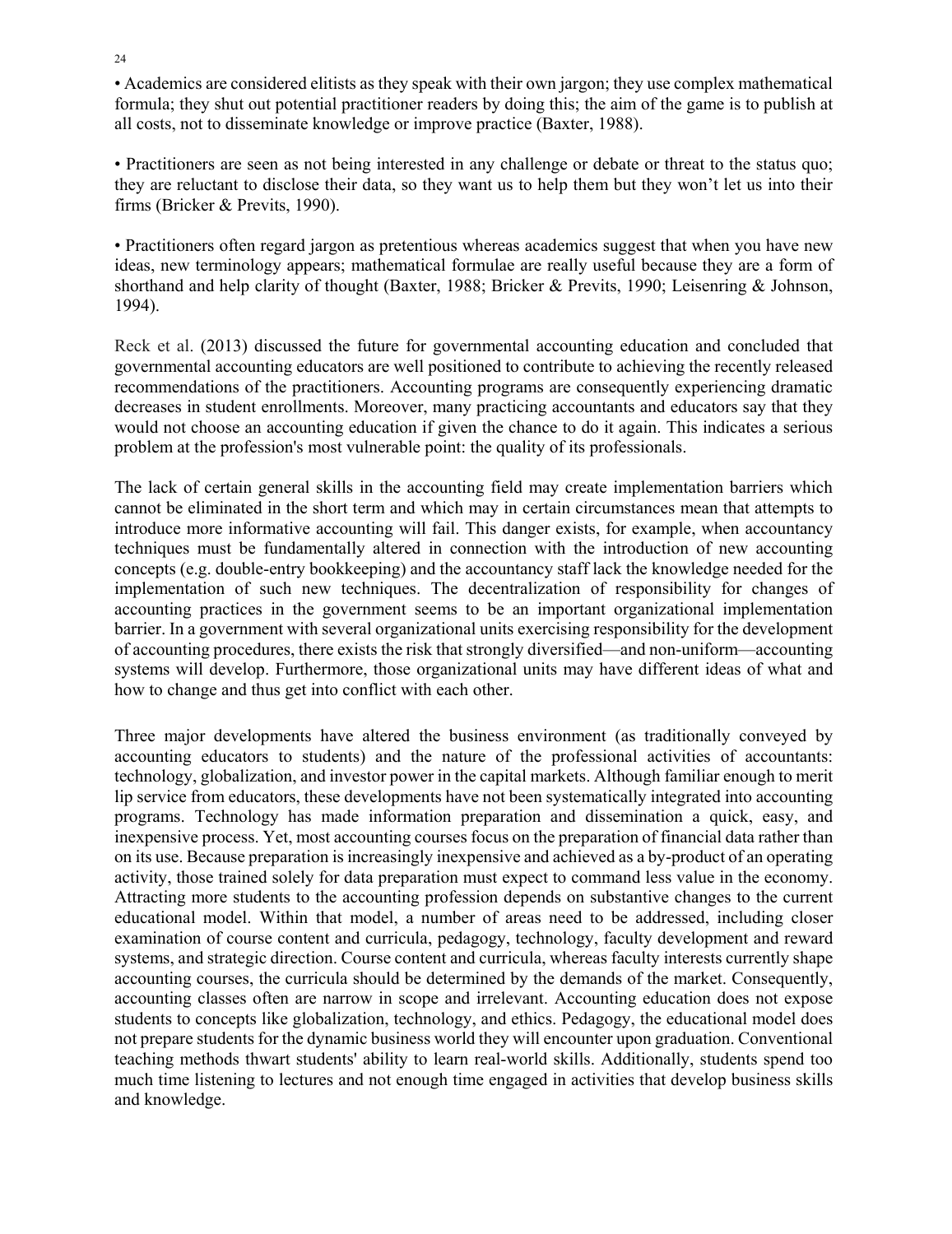#### I. E. Ahmed / Accounting 5 (2019) 25

Faculty development, because accounting educators often isolate themselves from the rest of the business school-and the business professional community in general-they are not in touch with market expectations. Strategic direction, because some schools have made changes while others have not, the difference in the quality of accounting programs is becoming increasingly noticeable. Because of accounting education's lack of leadership and direction, competition in education has increased, resulting in fewer resources for accounting programs. Accounting practice is meant to follow the regulatory requirements of whichever body is deemed to be the legitimate and appropriate regulatory authority. In this sense practice and policy work together but this does not mean that practice willingly accepts what the regulators require. To the extent that either accounting academics or practitioners do not take up potential activities and communications to enhance this link, there is a research gap. We believe such a gap exists and it has been the subject of some but limited research (Hopwood, 2007; Inanga & Schneider, 2005; Wyatt, 1989; Tilt, 2010).

The lack of a direct role for accounting research and researchers in the nature and design of a conceptual framework for financial reporting is a good illustration of the problems that arise when there is no institutional clarity on the roles of the different elements in the work of the profession. As a result, there is a considerable debate as to whether accounting researchers should engage with policy and practice. In addition, if they do believe this is important, how successful they will be.

The contribution of this study is significant and highly valuable to both academics and practitioners. The main reason behind this research is to add to the body of knowledge and the literature in the GCC region and the UAE as no study was conducted about the governmental accounting education. Another motivation and significant contribution, is to identify the gap between theory and practice that helps academic programs to develop courses according to the real needs of stakeholders.

# **5. The Methodology**

In this study, we try to contribute to the debate by asking both academics and practitioners on what governmental accounting topics and techniques are important? This paper aims to identify whether or not a gap exists between governmental accounting education and practice by evaluating the perceptions of academics and practitioners as to what is important in governmental accounting courses. It will also focus on what academics and practitioners believe are important skills for graduates to possess, and the perceptions of the current strengths and weaknesses of recent graduates.

A survey was conducted by distributing and mailing a questionnaire to 60 public units and departments randomly selected in United Arab Emirates (UAE). This resulted into 40 replies (67% response rate). We also sent 50 questionnaires to the academic faculties in educational institutes and universities that have accredited accounting programs. Forty replies (80% response rate) have been collected from academicians. Practitioners and academics were asked to select the importance they placed on a selection of governmental accounting techniques, skills and characteristics they perceived as important for governmental accounting education.

# **6. Analysis and Findings**

The characteristics of the academics and practitioners respondents are listed in Table 1 and Table 2, respectively. Academic responses from twenty universities show forty (40) individual faculty replied, with thirty one (31) from the private and nine (9) from the public university sector. The majority are in the age between 50 to 60 years (43%), Doctorate (Ph. D) holders (88%), have experience of 16 to 20 years (36%), and 90% of them are assistant and associate professors. Table 2 shows the basic information about practitioners. Majority of the practitioners are between 30 to 39 years old (30.46%), Bachelor holders around (45%), the experience of 16 to 20 years (30%), accountants (35%), and average number of accountants per unit of 11 to 15 employees represents (38%).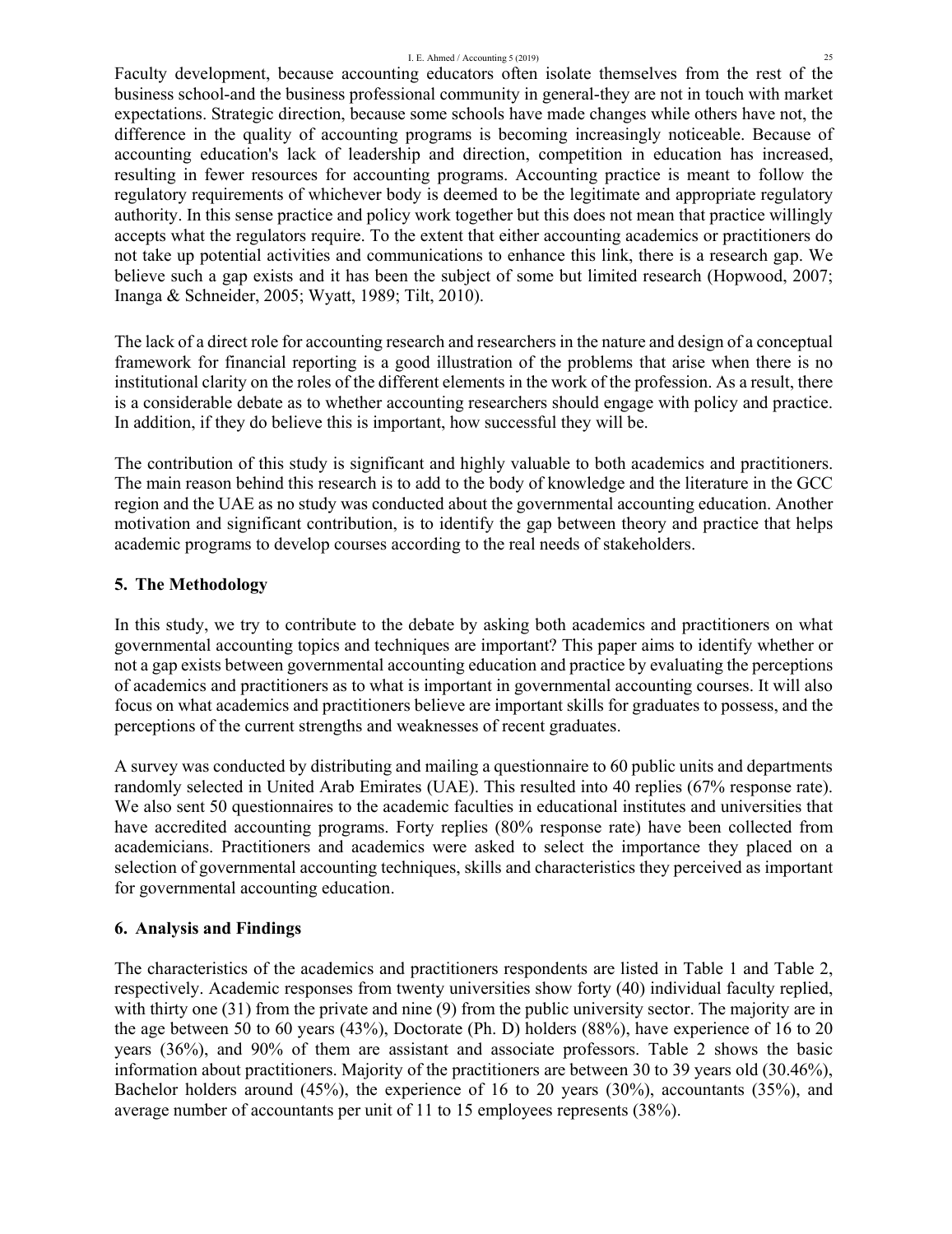# **Table 1**

26

Academic's Responses: Age, Course, Experience and Current job title  $(N = 40)$ 

| $\frac{1}{2}$ readering $\frac{1}{2}$ responses. Trye, Course, Experience and Carrent for this $\frac{1}{2}$<br>$\cdot$ $\circ$ , |          |  |  |  |  |
|-----------------------------------------------------------------------------------------------------------------------------------|----------|--|--|--|--|
| Academic Age (year)                                                                                                               |          |  |  |  |  |
| $-30$                                                                                                                             | $4.0\%$  |  |  |  |  |
| 30-39                                                                                                                             | 12.2%    |  |  |  |  |
| 40-49                                                                                                                             | 35.0%    |  |  |  |  |
| 50-59                                                                                                                             | 42.8%    |  |  |  |  |
| 60                                                                                                                                | $6.0\%$  |  |  |  |  |
| <b>Highest Qualification</b>                                                                                                      |          |  |  |  |  |
| Master Degree                                                                                                                     | $4.0\%$  |  |  |  |  |
| Ph. D Degree                                                                                                                      | 88.0%    |  |  |  |  |
| Professional qualification                                                                                                        | $8.0\%$  |  |  |  |  |
| Others                                                                                                                            | $0.0\%$  |  |  |  |  |
| Number of years in teaching accounting                                                                                            |          |  |  |  |  |
| $0 - 10$                                                                                                                          | 22.0%    |  |  |  |  |
| $11 - 15$                                                                                                                         | 25.0%    |  |  |  |  |
| $16 - 20$                                                                                                                         | 36.0%    |  |  |  |  |
| $21+$                                                                                                                             | 17.0%    |  |  |  |  |
| Current job title                                                                                                                 |          |  |  |  |  |
| Assistant & Associate Professor                                                                                                   | $90.0\%$ |  |  |  |  |
| Dean                                                                                                                              | $2.0\%$  |  |  |  |  |
| Lecturer and Instructor                                                                                                           | $6.0\%$  |  |  |  |  |
| Others Academic Age (year)                                                                                                        | 2.0%     |  |  |  |  |

# **Table 2**

Practitioner's Responses: Age, Course, Experience and Current job

| $Practitioners = 40$                          |        |
|-----------------------------------------------|--------|
| Age                                           |        |
| $-30$                                         | 28.46% |
| 30-39                                         | 30.46% |
| 40-49                                         | 23.08% |
| 50-59                                         | 16.00% |
| 60                                            | 2.00%  |
| Qualification                                 |        |
| <b>Bachelor Degree</b>                        | 44.50% |
| Master Degree                                 | 20.50% |
| Ph. D Degree                                  | 10.00% |
| Professional qualification                    | 20.70% |
| Others                                        | 4.30%  |
| Number of years in accounting                 |        |
| $0 - 10$                                      | 28.00% |
| $11 - 15$                                     | 26.00% |
| $16 - 20$                                     | 30.00% |
| $21+$                                         | 16.00% |
| <b>Current</b> job title                      |        |
| Senior accounting                             | 22.00% |
| Coordinator                                   | 16.00% |
| Accountant                                    | 35.00% |
| <b>Accounting Assistant</b>                   | 15.00% |
| Payroll and Payable                           | 2.00%  |
| Number of accounting staff in your department |        |
| $1-5$                                         | 23.00% |
| $6-10$                                        | 24.00% |
| $11 - 15$                                     | 38.00% |
| $+20$                                         | 15.00% |

Academics and practitioners were asked to rate, on a 1 to 5 point Likert type scale, the importance of 17 listed governmental accounting techniques. The scale set low importance to a 1, and high importance to a 5 rating. The results are listed in Table 3 below, ranked in order of mean scores.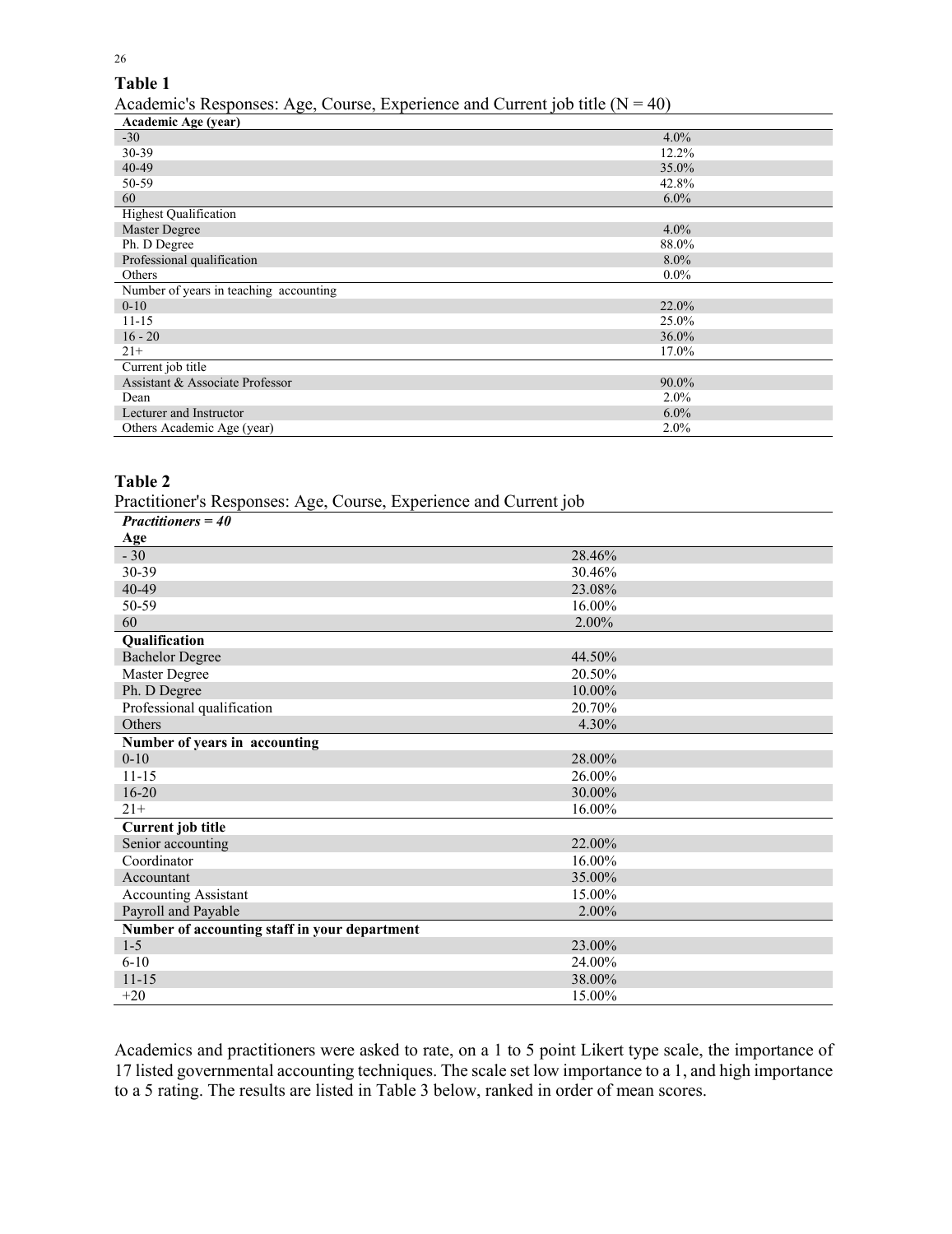# **Table 3**

Ranked Importance of Governmental Accounting Techniques – Practitioners versus Academics

| Rank           | <b>Practitioners</b>                              | Mean | Rank           | Academics                                         | Mean |
|----------------|---------------------------------------------------|------|----------------|---------------------------------------------------|------|
|                | Payroll system                                    | 4.40 | $\mathbf{1}$   | Transactions recording and analysis               | 4.47 |
| 2              | Governmental audit                                | 4.24 | 2              | Payroll system                                    | 4.44 |
| $\mathfrak{Z}$ | Zero base budget                                  | 4.14 | $\overline{3}$ | Ethical issues of government practices            | 4.42 |
| 4              | Cash and accrual bases of<br>accounting           | 4.06 | $\overline{4}$ | Analysis of government statement                  | 4.40 |
| 5              | Public accounting and finance                     | 3.96 | $\overline{5}$ | Governmental audit                                | 4.22 |
| 6              | Governmental reporting system                     | 3.95 | 6              | Governmental reporting system                     | 3.94 |
| 7              | Bank reconciliation                               | 3.92 | 7              | Governmental accounting as an academic<br>courses | 3.79 |
| 8              | Ethical issues of government<br>practices         | 3.89 | 8              | Program and planning budgeting                    | 3.75 |
| 9              | Investments and projects<br>accounting            | 3.68 | 9              | Zero base budget                                  | 3.72 |
| 10             | Governmental accounting<br>standards              | 3.60 | 10             | Bank reconciliation                               | 3.65 |
| 11             | Transactions recording and<br>analysis            | 3.48 | 11             | Cash and accrual bases of accounting              | 3.55 |
| 12             | Program and planning budgeting                    | 3.46 | 12             | Public accounting and finance                     | 3.52 |
| 13             | Analysis of government statement                  | 3.45 | 13             | Fund accounting                                   | 3.45 |
| 14             | Governmental accounting as an<br>academic courses | 3.32 | 14             | Traditional budgeting system                      | 3.43 |
| 15             | Local standards and practices                     | 3.30 | 15             | Governmental accounting standards                 | 3.35 |
| 16             | Fund accounting                                   | 3.28 | 16             | Local standards and practices                     | 3.31 |
| 17             | Traditional budgeting system                      | 3.25 | 17             | Investments and projects accounting               | 2.23 |

The results showed practitioners selected payroll system, audit, zero-base budget, cash and accrual basis, and public accounting and finance as their top five most important topics for importance in education. Academics ranked payroll system at second, audit at fifth and zero-base budget at ninth. As academics were asked to rank the importance of items for governmental accounting course it is possible that local standards and investment topics received low rank as they form part of financial accounting and financial management courses in some institutions. Therefore, they may be considered unimportant in governmental accounting courses as these topics are covered elsewhere in students' studies.

Two of the techniques held important by both practitioners and academics were payroll (4.44 mean) and reporting system  $(6<sup>th</sup>)$ . Further, the results indicate practitioners relied heavily on payroll and control systems (audit). Interestingly, the top rating topic for academics was transaction recording but practitioners' rating was 11<sup>th</sup>. Fund accounting is ranked very low by both academics and practitioners  $(16<sup>th</sup>$  and  $13<sup>th</sup>$ ) respectively, which indicates that it is an investment and top level issue rather than a governmental accounting topic.

Recently, the UAE government considered the zero base budget as the main approach to be followed to prepare the annual budget of the governmental units and departments. They also recommended accountants with strong knowledge and skills in computerized accounting and ERP system. Therefore, the topic is advanced ranked by practitioner  $(3<sup>rd</sup> \cdot \text{with } 4.14 \cdot \text{mean})$  because they face many difficulties when applying this new approach. On the other hand, ethical issues are classified as very important by academics  $(3^{rd})$  as it becomes one of the major requirements raised by many accreditation bodies.

The characteristics results show that both practitioners and academics listed professional attitude in the top, with similar ratings. Practitioners in the Novin et al. (1990) also rated professional attitude top, ethical awareness second and motivation third. Practitioners in this study, however, rated ethical awareness at number 5 compared to academics at number 3. Intellectual capacity was not favored by practitioners as rated this item last, but both practitioners and academics rated leadership skills at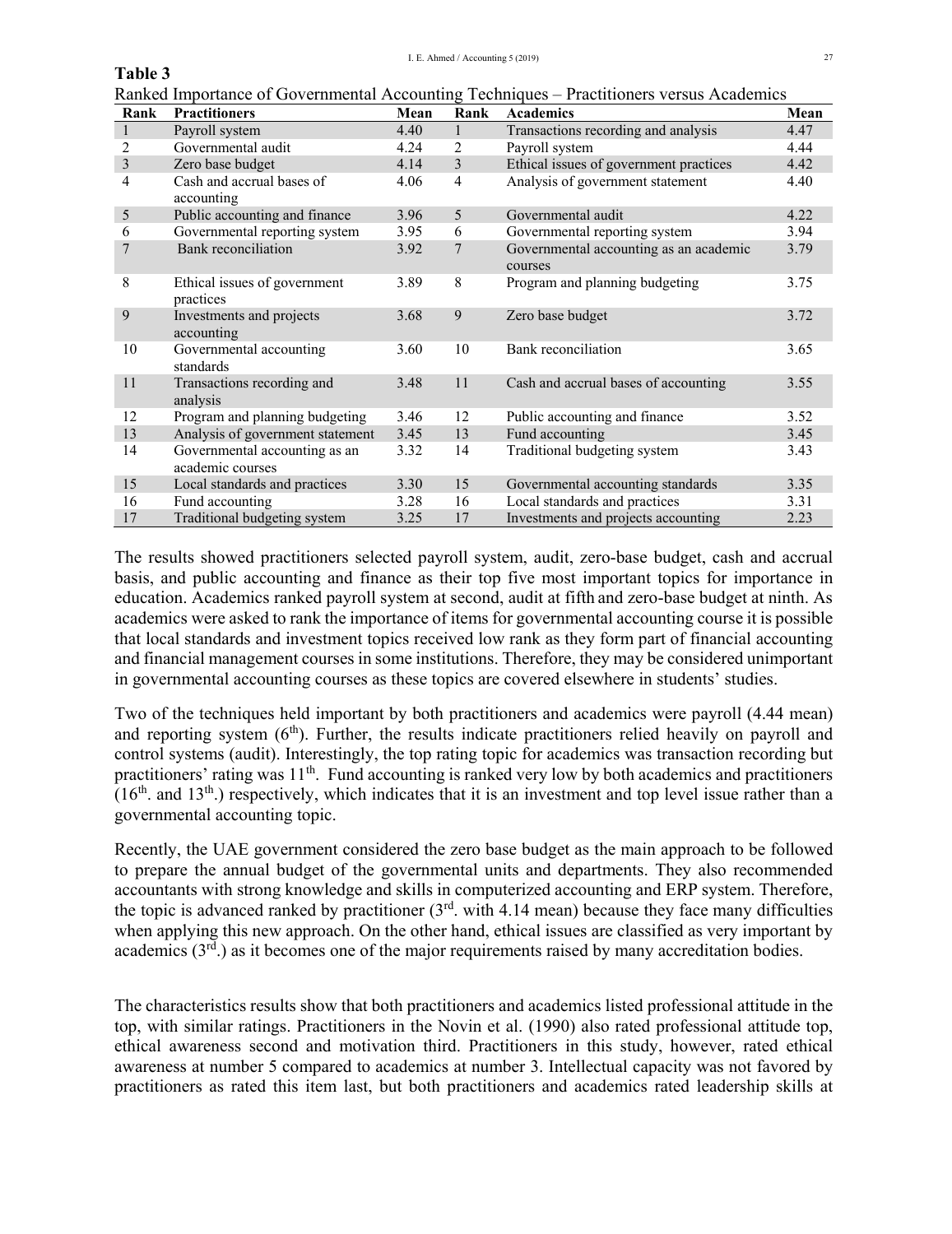number 4, and academics rated confidence as the least important in this. Table 4 shows the rating of personal accountants' characteristics as per the view of academics and practitioners.

| Rank | <b>Practitioners</b>  | Mean | Rank | <b>Academics</b>      | Mean |
|------|-----------------------|------|------|-----------------------|------|
|      | Professional attitude | 4.24 |      | Professional attitude | 4.25 |
|      | Pleasant personality  | 4.00 |      | Intellectual          | 4.21 |
| J    | Confident             | 3.84 |      | Ethical               | 4.16 |
|      | Leader                | 3.35 |      | Leader                | 3.29 |
|      | Ethical               | 2.78 |      | Pleasant personality  | 3.20 |
|      | Intellectual          | 2.72 |      | Confident             | 2.88 |

## **Table 4**

## **7. Summary and Conclusion**

This paper has examined whether a gap exists between governmental accounting education and practice by evaluating the perceptions of academics and practitioners as to what was important in governmental accounting course. The paper also compared the skills that practitioners and academics believe were important for recent graduates. The study also investigated what both groups perceived to be the strengths and weaknesses of recent graduates.

Five out of the top ten governmental accounting techniques selected by practitioners as being important for education were traditional techniques (payroll, audit, zero-base budgeting, cash and accrual bases, and public accounting and finance). In contrast, academics selected five contemporary techniques as their top ten important topics (recording, payroll, ethical issues, statement analysis, and audit). Practitioners also placed emphasis on planning over contemporary techniques when selecting the governmental accounting techniques used in their organizations. Four of the top five governmental accounting techniques selected by practitioners, rated higher for use in their organizations than for educational importance, but all other topics rated higher for use in education. The gap for computerized systems such as Enterprise Resource Planning (ERP) in this study has also been apparent. Academics may have to consider how to incorporate the teaching of technology more into their courses to close this gap. They may have to first, become aware of what computerized systems such as ERP are capable of and how they operate.

Although the sample and the response rate of about 67% for practitioners is a limitation as to the generalization of the results, the results were generally found to be consistent with the general perception as per the discussion with many practitioners. The other limitation of this study is that there is a possibility that practitioners and academics may have interpreted some of the terms differently.

The main motivation behind this study is that no previous studies have been conducted in the UAE. Therefore, the study tries to fill this research gap and help practitioners communicate their needs to academics. Furthermore, academics will develop courses that satisfy the needs of the market. The main finding is the existing of a significant gap between academics and practitioners regarding the techniques and personal skills required for a governmental accountant.

To bridge the gap between accounting education and accounting practice, the following recommendations can be taken into consideration:

- Develop course syllabus in consultation with industry (public and private sector).
- Include enough dose of soft accounting applications (ERP). This is consistent with Ayeboafo (2012) who suggested that since most companies are using ERP systems to manage their accounts, it is important that accounting education program incorporate computerized accounting training. By so doing it will prepare students for the job market.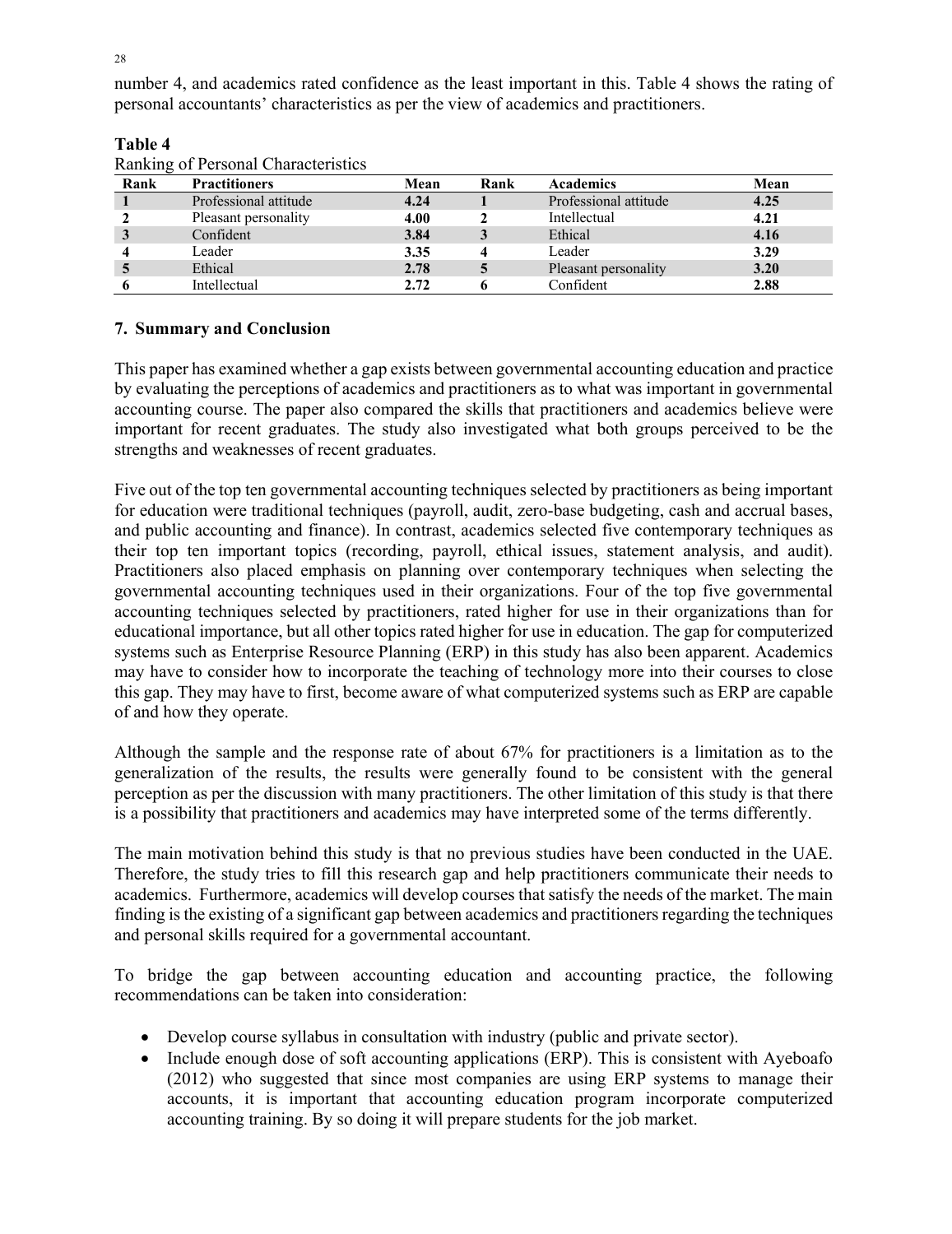Conduct training for fresh graduates when they join their organizations to be more familiar with practical aspects.

# **Acknowledgement**

The authors would like to thank the anonymous reviewers for constructive comments on earlier version of this paper.

# **References**

- Ayeboafo, B. (2012). The role of accounting educators in bridging the gap between accounting theory and accounting practice. *Research Journal of Finance and Accounting*, *3*(10), 11-114.
- Baxter, W. T. (1988). *Accounting research-Academic trends versus practical needs*. Institute of Chartered Accountants of Scotland.
- Bricker, R. J., & Previts, G. J. (1990). The sociology of accountancy: A study of academic and practice. *Accounting Horizons*, *4*(1), 1.
- Carrizales, T. (2010). Exploring cultural competency within the public affairs curriculum. *Journal of Public Affairs Education*, *16*(4), 593-606.

Chikwendu, V.C.A. (2013). *Introduction to History of Education*. Owerri, corporate impressions.

- Deakin, E. B., & Summers, E. L. (1975). A survey of curriculum topics relevant to the practice of management accounting. *The Accounting Review*, *50*(2), 380-383.
- Douglas, P. P. (1995). *Governmental and nonprofit accounting: theory and practice*. Harcourt Brace College Publishers.
- Freeman, R. J., & Shoulders, C. D. (1999). *Governmental and Non Profit Accounting*.
- Getha-Taylor, H., Hummert, R., Nalbandian, J., & Silvia, C. (2013). Competency model design and assessment: Findings and future directions. *Journal of Public Affairs Education*, *19*(1), 141-171.
- Giroux, G., Deis, D., & Bryan, B. (1995). The effect of peer review on audit economies. *Research in Accounting Regulation*, *9*, 63-82.
- Hopwood, A. G. (2007). Whither accounting research?. *The accounting review*, *82*(5), 1365-1374.
- Inanga, E. L., & Schneider, W. B. (2005). The failure of accounting research to improve accounting practice: a problem of theory and lack of communication. *Critical Perspectives on Accounting*, *16*(3), 227-248.
- Knight, R. E., & Zook, D. R. (1982). Controllers and CPAs evaluate the relevance of education topics. *Management Accounting*, *64*(5), 30-34.
- Leisenring, J. J., & Johnson, L. T. (1994). Accounting research: On the relevance of research to practice. *Accounting Horizons*, *8*(4), 74.
- Lightweis, S. (2014). Bridging the Gap between Accounting Students and the Profession: A Case Study. *Higher Education Studies*, *4*(5), 18-27.
- Norman-Major, K. (2011). Balancing the four Es; or can we achieve equity for social equity in public administration?. *Journal of Public Affairs Education*, *17*(2), 233-252.
- Norman-Major, K. (2012). Cultural competency across the master's in public administration curriculum. *Cultural competency for public administrators*, 310-328.
- Novin, A. M., Pearson, M. A., & Senge, S. V. (1990). Improving the curriculum for aspiring management accountants: The practitioner's point of view. *Journal of Accounting Education*, *8*(2), 207-224.
- Reck, J. L., Lowensohn, S. L., Wilson, E. R., & Hay, L. E. (2013). *Accounting for governmental & nonprofit entities*. McGraw-Hill/Irwin.
- Riccucci, N. M. (Ed.). (2017). *Public personnel management: Current concerns, future challenges*. Routledge.
- Scapens, R. W. (1983). Closing the gap between theory and practice. *Management Accounting*, *61*(1), 34-36.